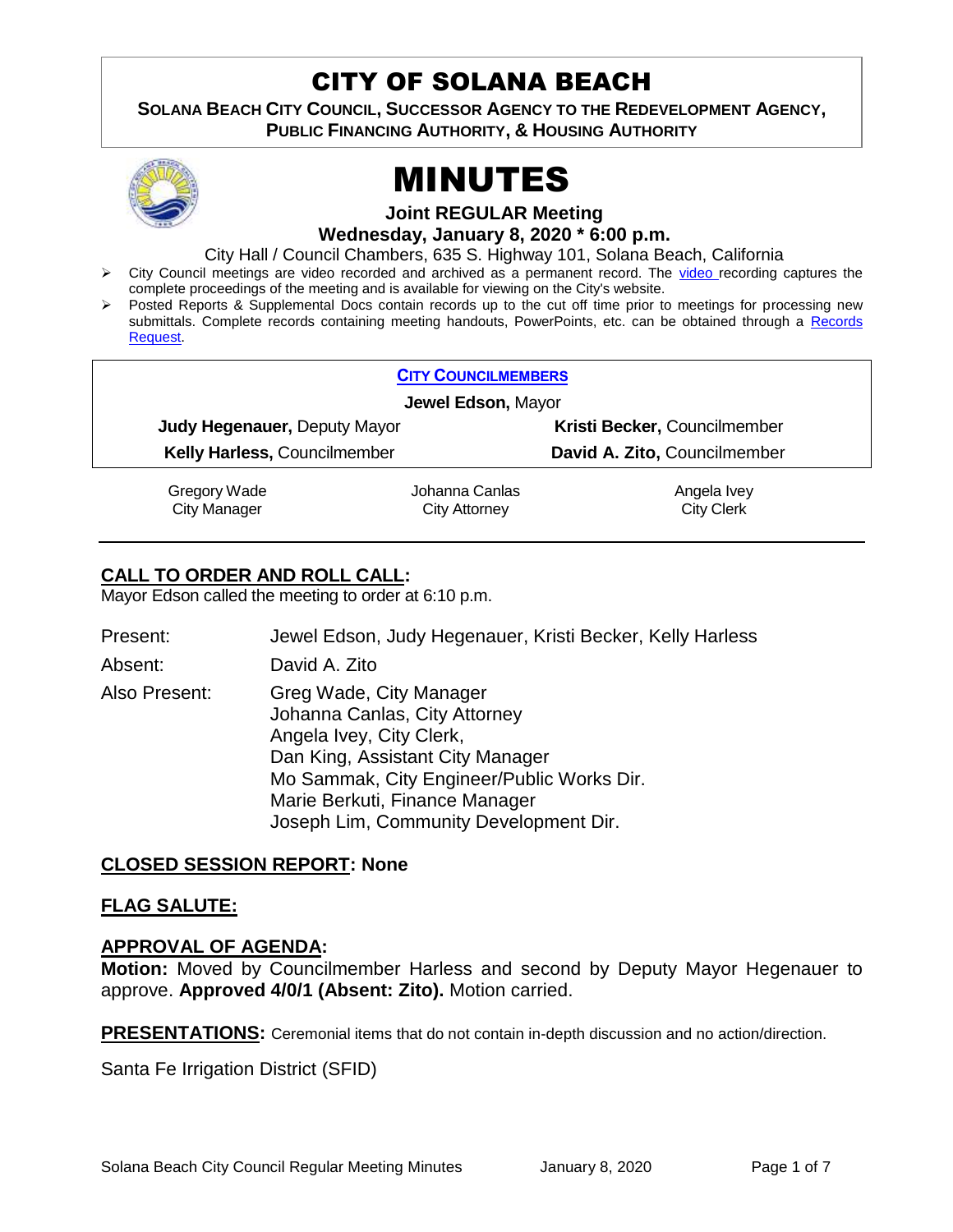Al Lau, General Manager, Seth Gates, Administrative Services, and Mike Hogan, Board Chair, presented a PowerPoint (on file) reviewing the rate structure, background, history, territory of SFID serving an approximate population of 20,000, 14 straight years of droughts, potential state and regional projects to ensure ongoing water supply for the area, environmental regulations for efficiency and water contents, aging infrastructure, and proposed rate increases.

Council and SFID representatives discussed that they intended to implement a Climate Action Plan in the next year, the seemingly unfairness of a rate structure between those that conserve and those that use more resources, that no rewards were being provided to those who scale back usage, and the DOSD restriction.

#### **ORAL COMMUNICATIONS:**

This portion of the agenda provides an opportunity for members of the public to address the City Council on items relating to City business and not appearing on today's agenda by submitting a speaker slip (located on the back table) to the City Clerk. Comments relating to items on this evening's agenda are taken at the time the items are heard. Pursuant to the Brown Act, no action shall be taken by the City Council on public comment items. Council may refer items to the City Manager for placement on a future agenda. The maximum time allotted for each presentation is THREE MINUTES (SBMC 2.04.190). Please be aware of the timer light on the Council Dais.

Peggy Walker, San Dieguito Alliance for Drug Free Youth, expressed her appreciation for comments on water conservation by the Santa Fe Irrigation District. She spoke about the teen vaping crisis leading to prolonged hospitalization, serious lung disease, relapse, intubation, and death. She submitted a handout (on file) from the CDC (Center of Disease Control) and reviewed statistics and increase of vapor use, and requested that Council ban flavored vaping products.

Council and speaker discussed that 4-5 places of business were selling vaping products, that the TRL report would show who had the products, and Council's support to agendize the topic regarding a ban on flavored vaping products.

Peter Zahn spoke about his concern that certain auto manufacturers support the current administration's call for the termination of California's authority to regulate greenhouse gas and zero emission vehicle standards, the City adopt a clean vehicle purchasing policy, and agendize the topic for a future meeting.

Council and Staff discussed the City having a vehicle fleet of 10-15 vehicles a variety of manufacturers, that the City has been implementing a program to look at alternative fuel options for new purchases, and Council's interest in agendizing the topic for further discussion.

#### **COUNCIL COMMUNITY ANNOUNCEMENTS / COMMENTARY:**

*An opportunity for City Council to make brief announcements or report on their activities. These items are not agendized for official City business with no action or substantive discussion.* 

#### **A. CONSENT CALENDAR:** (Action Items) (A.1. - A.9.)

Items listed on the Consent Calendar are to be acted in a single action of the City Council unless pulled for discussion. Any member of the public may address the City Council on an item of concern by submitting to the City Clerk a speaker slip (located on the back table) before the Consent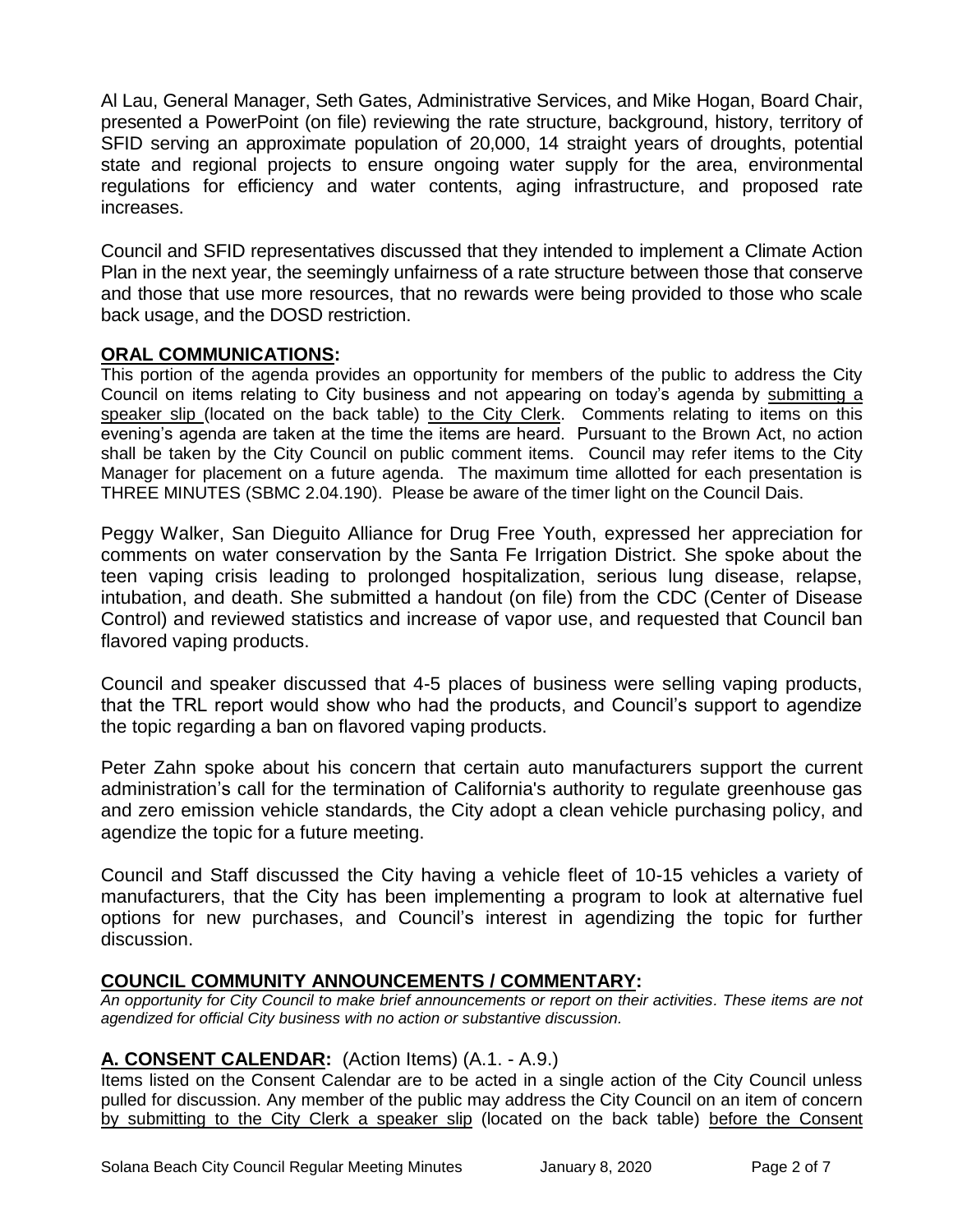Calendar is addressed. Those items removed from the Consent Calendar by a member of the Council will be trailed to the end of the agenda, while Consent Calendar items removed by the public will be discussed immediately after approval of the Consent Calendar.

#### **A.1. Register Of Demands.** (File 0300-30)

Recommendation: That the City Council

1. Ratify the list of demands for November 23, 2019 – December 31, 2019.

#### [Item A.1. Report \(click here\)](https://solanabeach.govoffice3.com/vertical/Sites/%7B840804C2-F869-4904-9AE3-720581350CE7%7D/uploads/Item_A.1._Report_(click_here)_01-08-20_-_O.pdf)

Posted Reports & Supplemental Docs contain records up to the cut off time, prior to the start of the meeting, for processing new submittals. *The final official record containing handouts, PowerPoints, etc. can be obtained through a Records Request to the City Clerk's Office.* **Motion:** Moved by Deputy Mayor Hegenauer and second by Councilmember Becker to approve. **Approved 4/0/1 (Absent: Zito).** Motion carried.

#### **A.2. General Fund Adopted Budget for Fiscal Year 2019-2020 Changes.** (File 0330-30)

Recommendation: That the City Council

1. Receive the report listing changes made to the Fiscal Year 2019-2020 General Fund Adopted Budget.

#### [Item A.2. Report \(click here\)](https://solanabeach.govoffice3.com/vertical/Sites/%7B840804C2-F869-4904-9AE3-720581350CE7%7D/uploads/Item_A.2._Report_(click_here)_01-08-20_-_O.pdf)

*Posted Reports & Supplemental Docs contain records up to the cut off time, prior to the start of the meeting, for processing new submittals. The final official record containing handouts, PowerPoints, etc. can be obtained through a Records Request to the City Clerk's Office.* **Motion:** Moved by Deputy Mayor Hegenauer and second by Councilmember Becker to approve. **Approved 4/0/1 (Absent: Zito).** Motion carried.

#### **A.3. 2020 City Council Meeting Schedule.** (File 0410-05

Recommendation: That the City Council

1. Review, edit, and/or approve a 2020 interim schedule with proposed cancellations and/or additional meetings.

#### **[Item A.3. Report \(click here\)](https://solanabeach.govoffice3.com/vertical/Sites/%7B840804C2-F869-4904-9AE3-720581350CE7%7D/uploads/Item_A.3._Report_(click_here)_01-08-20_-_O.pdf)**

*Posted Reports & Supplemental Docs contain records up to the cut off time, prior to the start of the meeting, for processing new submittals. The final official record containing handouts, PowerPoints, etc. can be obtained through a Records Request to the City Clerk's Office.* **Motion:** Moved by Deputy Mayor Hegenauer and second by Councilmember Becker to

### **A.4. Quarterly Investment Report.** (File 0350-44)

Recommendation: That the City Council

approve. **Approved 4/0/1 (Absent: Zito).** Motion carried.

1. Accepts and files the attached Cash and Investment Report for the quarter ended September 30, 2019.

#### [Item A.4. Report \(click here\)](https://solanabeach.govoffice3.com/vertical/Sites/%7B840804C2-F869-4904-9AE3-720581350CE7%7D/uploads/Item_A.4._Report_(click_here)_01-08-20_-_O.pdf)

*Posted Reports & Supplemental Docs contain records up to the cut off time, prior to the start of the meeting, for processing new submittals. The final official record containing handouts, PowerPoints, etc. can be obtained through a Records Request to the City Clerk's Office.* **Motion:** Moved by Deputy Mayor Hegenauer and second by Councilmember Becker to approve. **Approved 4/0/1 (Absent: Zito).** Motion carried.

#### **A.5. Information Technology Support Agreement Amendment.** (File 0190-60)

Recommendation: That the City Council

#### 1. Adopt **Resolution 2020-004**: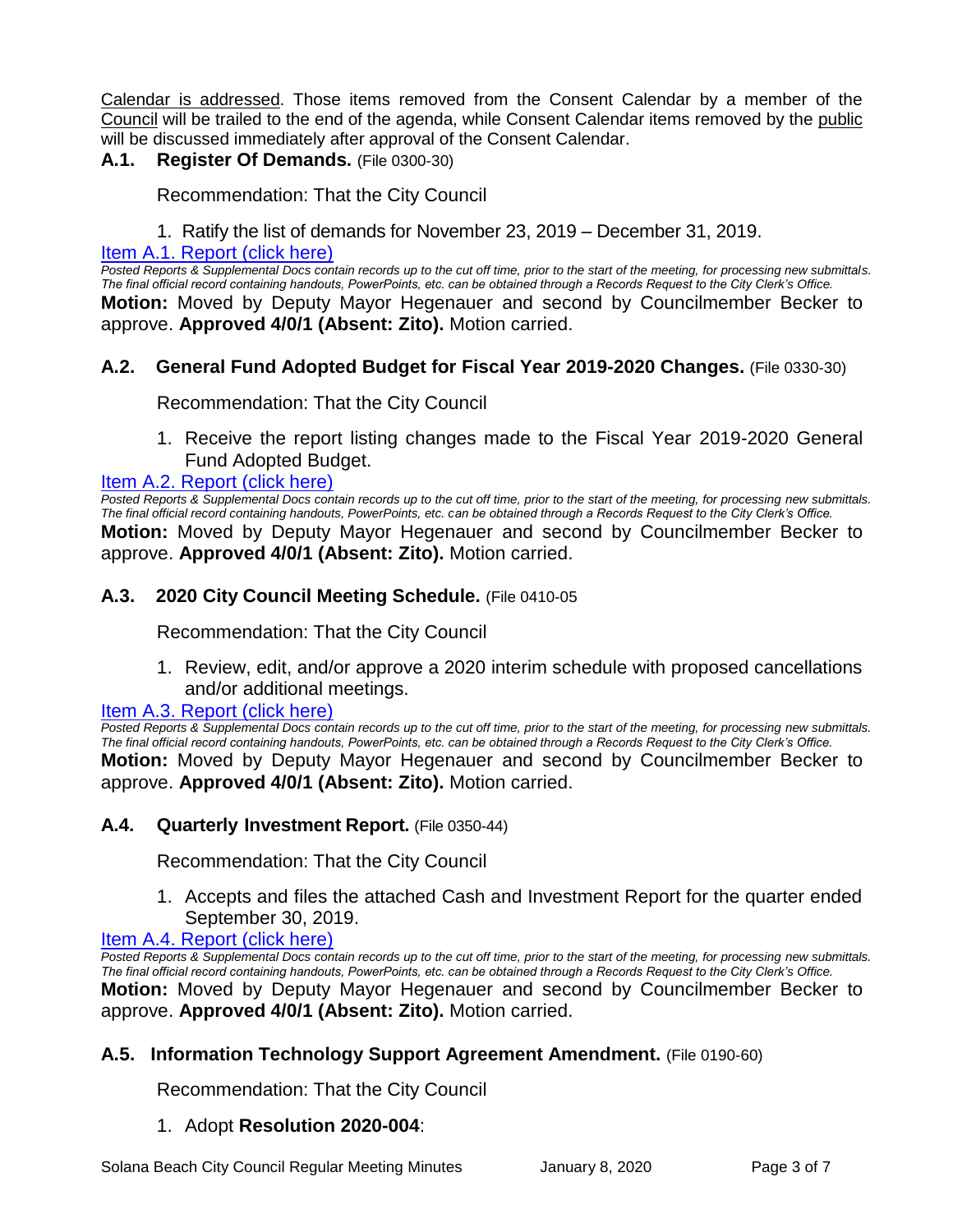- a. Authorizing the City Manager to amend the FY 2019/2020 agreement with Managed Solution for an increased amount not to exceed of \$43,000.
- b. Authorizing the City Manager, at his discretion, to extend the Professional Services Agreement with Managed Solution for up to four (4) additional years in an amount not to exceed \$25,000 per fiscal year.

#### [Item A.5. Report \(click here\)](https://solanabeach.govoffice3.com/vertical/Sites/%7B840804C2-F869-4904-9AE3-720581350CE7%7D/uploads/Item_A.5._Report_(click_here)_01-08-20_-_O.pdf)

*Posted Reports & Supplemental Docs contain records up to the cut off time, prior to the start of the meeting, for processing new submittals. The final official record containing handouts, PowerPoints, etc. can be obtained through a Records Request to the City Clerk's Office.*

**Motion:** Moved by Deputy Mayor Hegenauer and second by Councilmember Becker to approve. **Approved 4/0/1 (Absent: Zito).** Motion carried.

#### **A.6. Emergency Corrugated Metal Pipes (CMP) Storm Drain Repairs.** (File 0850-40)

Recommendation: That the City Council

#### 1. Adopt **Resolution 2020-005**:

- a. Declaring an emergency under Public Contract Code Sections 20168 and 22050 regarding the storm drain repair.
- b. Authorizing the City Manager to take any directly related and immediate action required by the emergency and directing Staff to report to City Council as required by Public Contract Code Section 22050 and Resolution 2008-091.
- c. Authorizing the City Manager to execute a change order, for an amount to be determined, for construction and repairs for miscellaneous CMP storm drain repairs at various locations throughout the City.
- d. Approving an additional amount, equal to 15%, of the change order executed for storm drain repairs for construction contingency.
- e. Authorizing the City Manager to approve cumulative change orders up to the combined construction contingency amount.

#### [Item A.6. Report \(click here\)](https://solanabeach.govoffice3.com/vertical/Sites/%7B840804C2-F869-4904-9AE3-720581350CE7%7D/uploads/Item_A.6._Report_(click_here)_01-08-20_-_O.pdf)

*Posted Reports & Supplemental Docs contain records up to the cut off time, prior to the start of the meeting, for processing new submittals. The final official record containing handouts, PowerPoints, etc. can be obtained through a Records Request to the City Clerk's Office.*

**Motion:** Moved by Deputy Mayor Hegenauer and second by Councilmember Becker to approve. **Approved 4/0/1 (Absent: Zito).** Motion carried.

#### **A.7. SB2 Planning Grant Program Application Submittal.** (File 0390-34)

Recommendation: That the City Council

#### 1. Adopt **Resolution 2020-006**:

- a. Authorizing/ratifying submittal of a SB 2 PGP application to the California State Department of Housing and Community Development.
- b. Authorizing the City Manager to act on behalf of the City of Solana Beach, in consultation with the City Attorney, to negotiate and execute all agreements and amendments necessary to comply with the grant requirements.

[Item A.7. Report \(click here\)](https://solanabeach.govoffice3.com/vertical/Sites/%7B840804C2-F869-4904-9AE3-720581350CE7%7D/uploads/Item_A.7._Report_(click_here)_01-08-20_-_O.pdf)

*Posted Reports & Supplemental Docs contain records up to the cut off time, prior to the start of the meeting, for processing new submittals. The final official record containing handouts, PowerPoints, etc. can be obtained through a Records Request to the City Clerk's Office.*

**Motion:** Moved by Deputy Mayor Hegenauer and second by Councilmember Becker to approve. **Approved 4/0/1 (Absent: Zito).** Motion carried.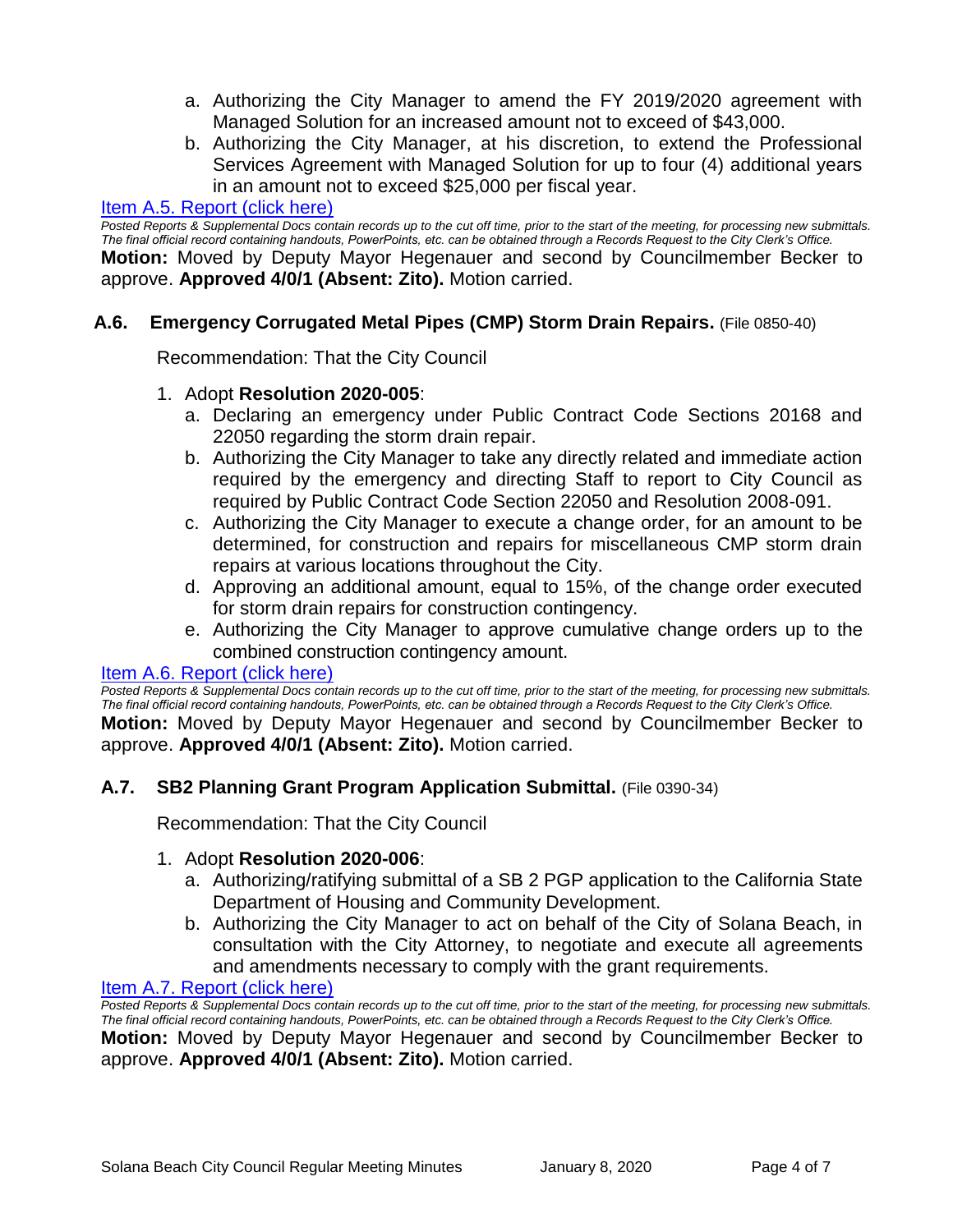#### **A.8. Solana Beach Successor Agency Administrative Budget and Recognized Obligation Payment Schedule (ROPS).** (File 0115-30)

Recommendation: That the Successor Agency:

- 1. Receive the Successor Agency's enforceable obligations payment information and administrative budget for the period July 1, 2020 to June 30, 2021.
- 2. Adopt **Resolution SA-024** approving the SA Administrative Budget for July 1, 2020 to June 30, 2021.
- 3. Adopt **Resolution SA-025** approving the ROPS 20-21 for July 1, 2020 to June 30, 2021.

#### [Item A.8. Report \(click here\)](https://solanabeach.govoffice3.com/vertical/Sites/%7B840804C2-F869-4904-9AE3-720581350CE7%7D/uploads/Item_A.8._Report_(click_here)_01-08-20_-_O.pdf)

*Posted Reports & Supplemental Docs contain records up to the cut off time, prior to the start of the meeting, for processing new submittals. The final official record containing handouts, PowerPoints, etc. can be obtained through a Records Request to the City Clerk's Office.* **Motion:** Moved by Deputy Mayor Hegenauer and second by Councilmember Becker to approve. **Approved 4/0/1 (Absent: Zito).** Motion carried unanimously.

#### **A.9. Credit Card Processing Services** (File No.

Staff recommends the City Council:

1. Adopt **Resolution 2020–007** approving an Agreement with Paymentus for credit card processing services.

#### [Item A.9. Report \(click here\)](https://solanabeach.govoffice3.com/vertical/Sites/%7B840804C2-F869-4904-9AE3-720581350CE7%7D/uploads/Item_A.9._Report_(click_here)_01-08-20_-_O.pdf)

*Posted Reports & Supplemental Docs contain records up to the cut off time, prior to the start of the meeting, for processing new submittals. The final official record containing handouts, PowerPoints, etc. can be obtained through a Records Request to the City Clerk's Office.* **Motion:** Moved by Deputy Mayor Hegenauer and second by Councilmember Becker to approve. **Approved 4/0/1 (Absent: Zito).** Motion carried.

#### **C. STAFF REPORTS**: (C.1. – C.4.)

*Submit speaker slips to the City Clerk.*

#### **C.1. Restrict Parking on Castro, Gonzales and Academy Streets to Facilitate Emergency Access and Movement of Traffic.** (File 0870-40)

Recommendation: That the City Council

- 1. Authorize the City Manager to restrict parking on one side of Castro and Gonzales Street where the street width, including rolled curbs, is less than 30-feet wide. Parking in the Gonzales Street cul-de-sac shall be prohibited, unless parked off pavement.
- 2. Authorize the City Manager to prohibit stopping, standing or parking at 741-761 Academy Drive during certain hours of the day in order to facilitate the movement of traffic during school drop-off and pick-up times.

[Item C.1. Report \(click here\)](https://solanabeach.govoffice3.com/vertical/Sites/%7B840804C2-F869-4904-9AE3-720581350CE7%7D/uploads/Item_C.1._Report_(click_here)_01-08-20_-_O.pdf)

[Item C.1. Supplemental Docs \(Updated 1-7-20 at 11:30am\)](https://solanabeach.govoffice3.com/vertical/Sites/%7B840804C2-F869-4904-9AE3-720581350CE7%7D/uploads/Item_C.1._Supplemental_Docs_(Upd._1-7_at_1115am)_-_O.pdf)

*Posted Reports & Supplemental Docs contain records up to the cut off time, prior to the start of the meeting, for processing new submittals. The final official record containing handouts, PowerPoints, etc. can be obtained through a Records Request to the City Clerk's Office.*

Greg Wade, City Manager, introduced the item.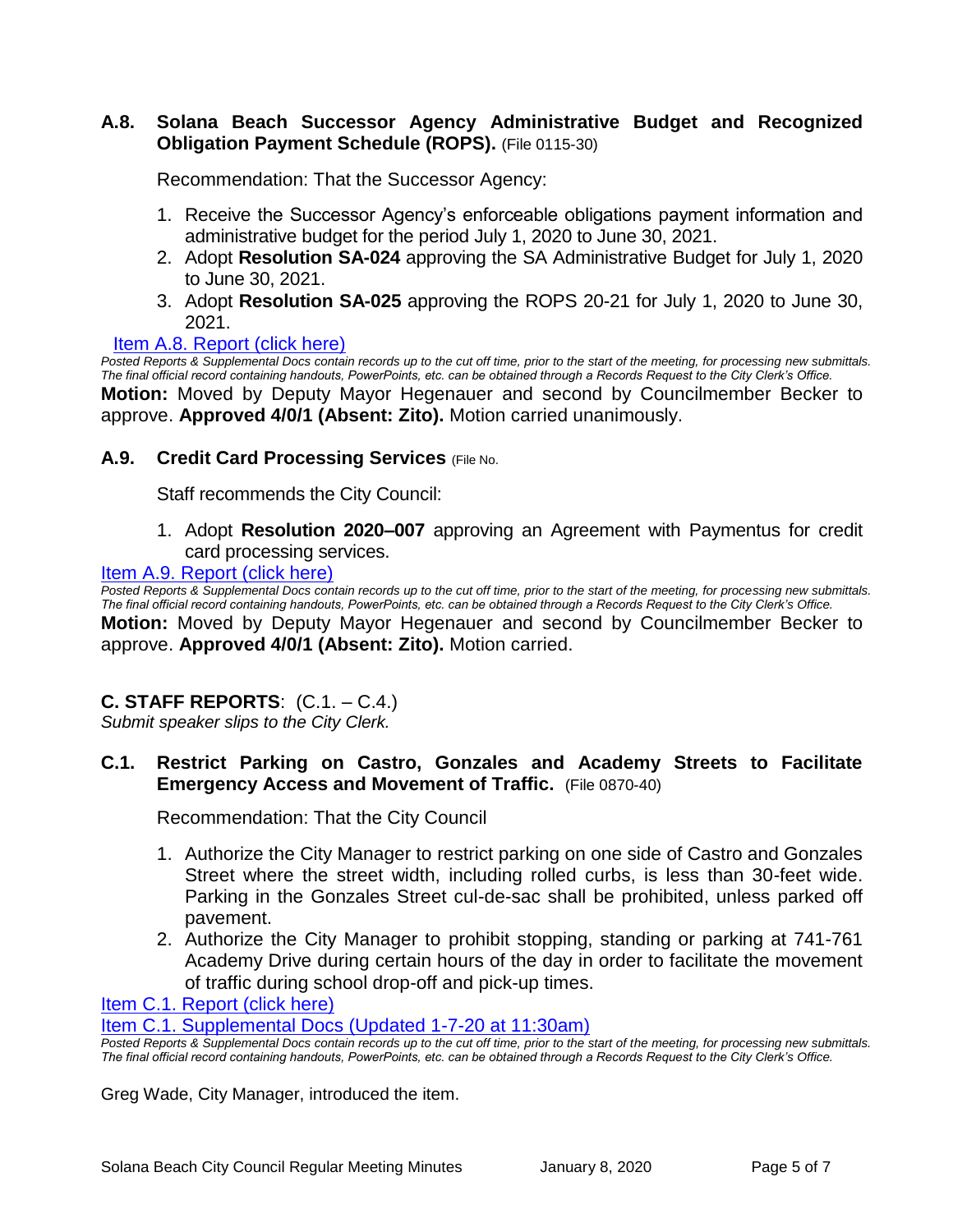Mo Sammak, Public Works/Engineering Dir., presented a PowerPoint (on file).

Council and Staff discussed that there was overall support for the proposal, restricting parking on one side of the street, outreach made to all properties in the surrounding area, the public meetings held and public comments submitted, emergency vehicle access, and an enforcement mechanism to restrict construction vehicle parking to a project's site.

Michael Mejia spoke about a long-term parking problem in the area, that emergency vehicles could not get around to his property, a request to apply a red paint curb to restrict parking at the end of Gonzales to ensure public safety access, and that apartment residents on Nardo and Stevens park on Gonzales knowing that code enforcement is not available to ticket at night.

Council and Staff discussed that the parking restriction was proposed, signage, a grace period with tickets that are warnings placed on windows of an upcoming parking control enforcement notice, the issue of emergency vehicle access, the Sheriff's department had some Staff additional time to tend to the area at night, a high resolution paint would be used so it is visible at night, and a proposal to restrict some parking on Academy Dr. in the morning and afternoon to address issues with pick-up and drop-off of students at Santa Fe Christian School and business parking access.

**Motion:** Moved by Councilmember Harless and second by Councilmember Becker to approve. **Approved 4/0/1** (Absent: Zito). Motion carried.

#### **C.2. Council Boards, Committees, & Commissions Mid-Term Review.** (File 0410-05)

Recommendation: That the City Council

- 1. Review the Regional Boards/Commissions/Committees.
	- a. Determine the City Selection Committee 2020 annual term appointment, if any changes.
	- b. Make alternate appointments, if necessary.
- 2. Review Council Standing Committees and make alternate appointments, if necessary.

Item [C.2. Report \(click here\)](https://solanabeach.govoffice3.com/vertical/Sites/%7B840804C2-F869-4904-9AE3-720581350CE7%7D/uploads/Item_C.2._Report_(click_here)_01-08-20_-_O.pdf) No changes

#### **C.3. Adopt (2nd Reading) Ordinance 508 – Accessory Dwelling Unit Ordinance Update** (File 0610-10)

Recommendation: That the City Council

1. Adopt **Ordinance 508** (2nd Reading) amending Title 17 of the Solana Beach Municipal Code.

#### [Item C.3. Report \(click here\)](https://solanabeach.govoffice3.com/vertical/Sites/%7B840804C2-F869-4904-9AE3-720581350CE7%7D/uploads/Item_C.3._Report_(click_here)_01-08-20_-_O.pdf)

*Posted Reports & Supplemental Docs contain records up to the cut off time, prior to the start of the meeting, for processing new submittals. The final official record containing handouts, PowerPoints, etc. can be obtained through a Records Request to the City Clerk's Office.*

Johanna Canlas, City Attorney, read the title or the ordinance.

**Motion:** Moved by Councilmember Harless and second by Councilmember Becker to approve. **Approved 4/0/1** (Absent: Zito). Motion carried.